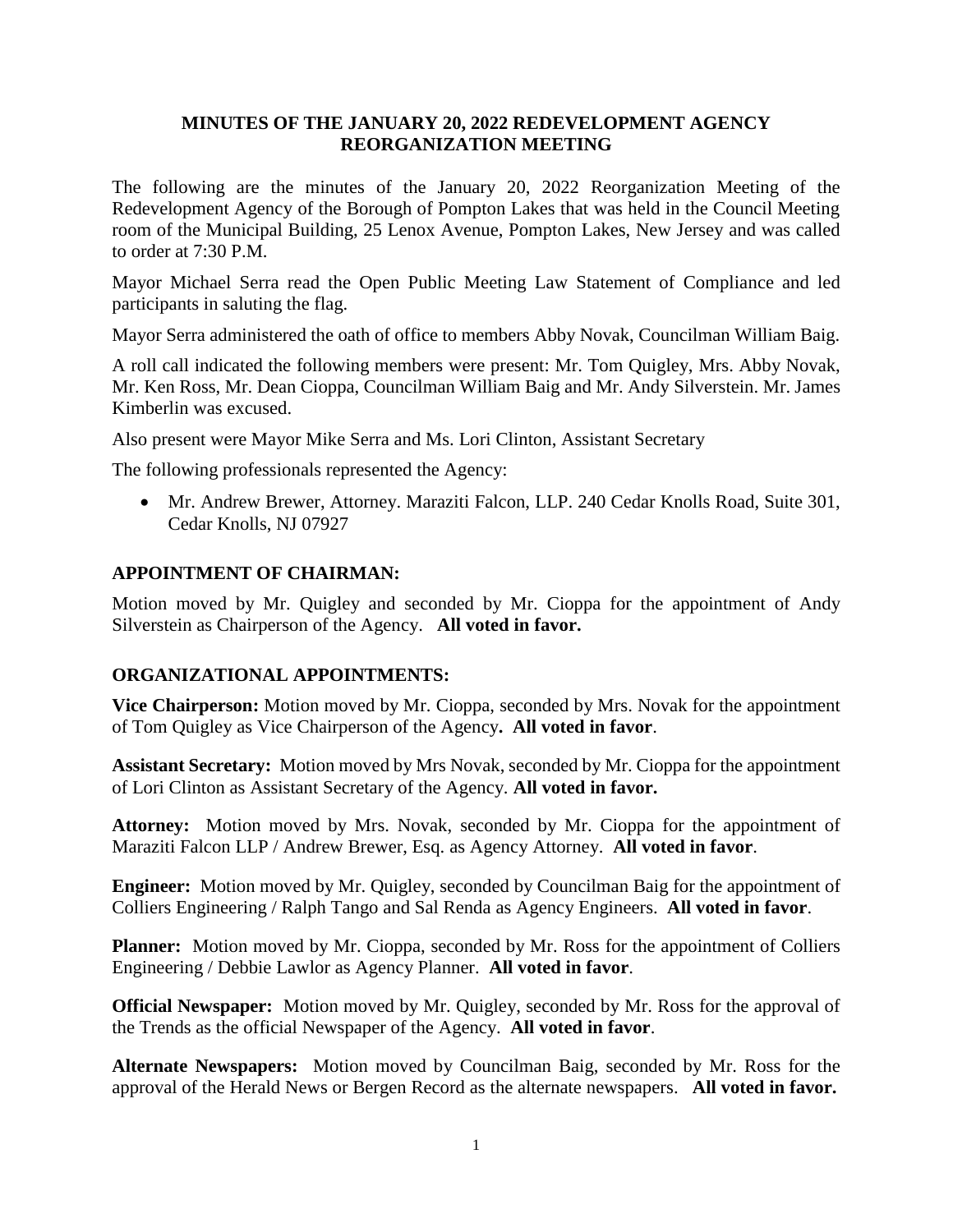#### 2 **MINUTES OF THE JANUARY 20, 2022 REDEVELOPMENT AGENCY MEETING**

**Meeting Date & Time:** Motion moved by Mr. Quigley, seconded by Mr. Ross: The Pompton Lakes Redevelopment Agency meets on the third Thursday of each month at 7:30 P.M. in the Municipal Building, 25 Lenox Ave, Pompton Lakes, New Jersey. Unless otherwise noted. **All voted in favor.**

Motion to Adjourn Reorganization Meeting moved by Mrs. Novak, seconded by Mr. Cioppa. **All voted in favor.**

# **REGULAR MEETING**

A roll call indicated the following members were present: Mr. Tom Quigley, Mrs. Abby Novak, Mr. Ken Ross, Mr. Dean Cioppa, Councilman William Baig and Mr. Andy Silverstein. Mr. James Kimberlin was excused.

Also present were Mayor Mike Serra and Ms. Lori Clinton, Assistant Secretary

The following professionals represented the Agency:

 Mr. Andrew Brewer, Attorney. Maraziti Falcon, LLP. 240 Cedar Knolls Road, Suite 301, Cedar Knolls, NJ 07927

### **MINUTES:**

Regular Meeting Minutes dated December 16, 2021: Motion moved by Mr. Quigley and seconded by Mrs. Novak.

**Roll Call:** Mr. Quigley **Yes**, Mrs. Novak **Yes**, Mr. Ross **Present**, Mr. Cioppa **Present**, Councilman Baig **Present,** Chairman Silverstein **Yes**.

### **The motion is approved.**

### **CORRESPONDENCE:**

None

### **EXECUTIVE DIRECTOR'S REPORT:**

Mr. Silverstein and Mayor Serra reported:

- Demolition has started for the Meridia project. The developer will start to file permits and looking to break ground in the spring. The county is requiring the borough to write an ordinance for extra signage on Wanaque Ave. indicating no left turn out of the underground parking.
- The search for an Executive Director continues. There have been several applicants, but none have the qualifications the borough is looking for.
- A developer is looking for property to build a small private school. The St. Mary's school cannot be used because building needs fire code upgrades.

### **NEW OR UNFINISHED BUSINESS:**

Mrs. Novak stated she was looking over the master plan and asked about commercial projects infringing on residential areas. Mr. Brewer said the Planning Board appointed a Master Plan sub